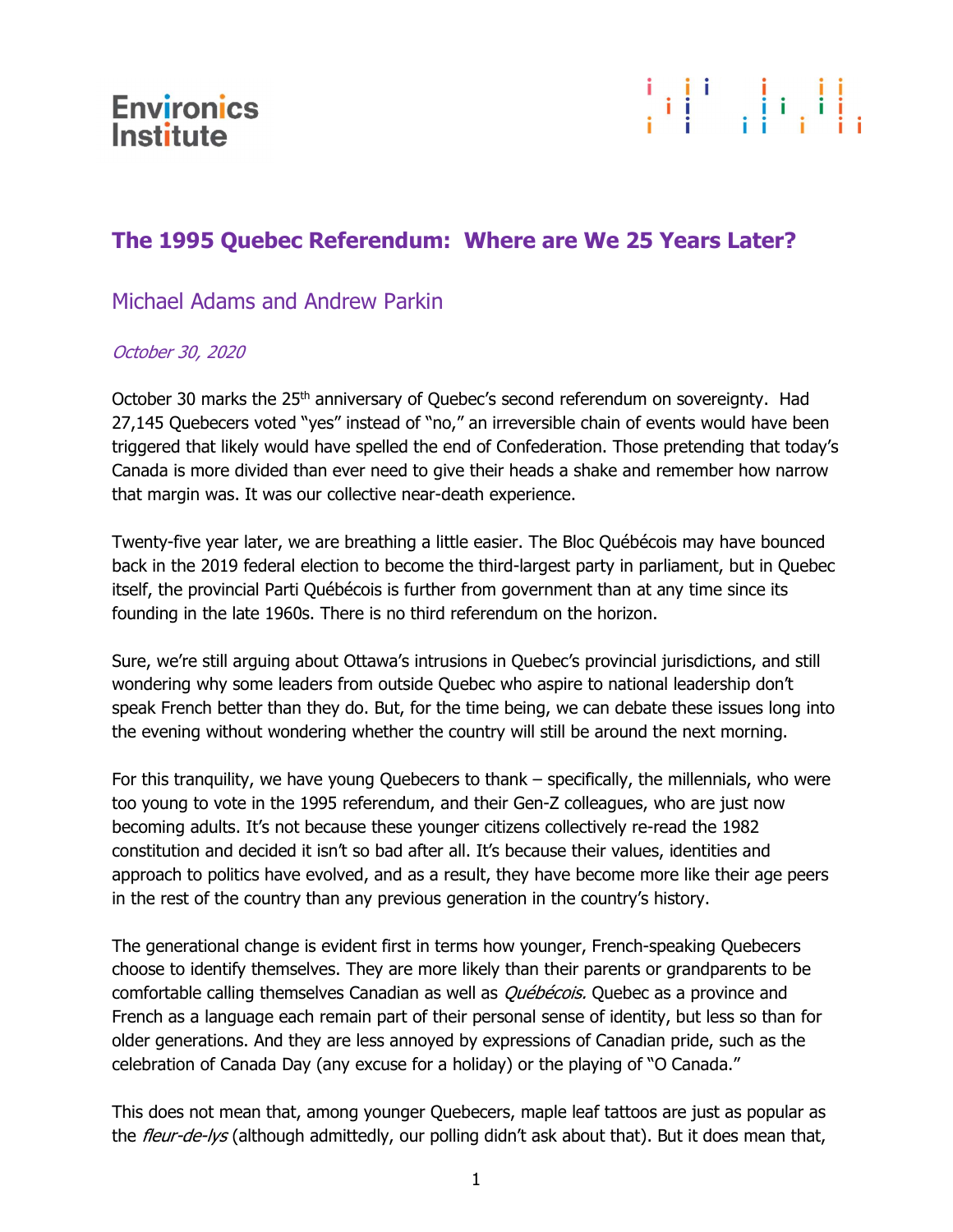over time, Canadians living inside and outside the province of Quebec have grown more, not less, alike in some of the ways in which they express their identities. There is growing comfort with multiple and nuanced identities right across the country.

When it comes to views on government, the changes are even more striking. Overall, in terms of their approach to the federation, Quebecers still stand out as distinct: they are much more likely than other Canadians to favour a transfer of powers from Ottawa to the provinces, and are twice as likely to see their provincial government, rather than the federal or their municipal government, as the best representative of their interests.

Underneath that familiar pattern, however, is a startling gulf between older and younger generations in Quebec: millennials are much less favourable to a shift of powers toward the province than are baby boomers in the province, and they are half as likely as boomers to say the provincial government best represents their interests.

But make no mistake: this does not mean that younger Quebec francophones are more likely than their parents to look to Ottawa for leadership. Rather, they're disinclined to look to government at all. Among Quebec francophones, millennials are twice as likely as baby boomers to say that no government best represents their interests, or to offer no opinion.

There are similar generation gaps in Quebec on questions about whether the federal or provincial government is more trusted to make the right decisions in specific policy areas. Francophone Quebecers age 55 and over are twice as likely to trust the provincial government more on health care than are francophone Quebecers between the ages of 18 and 39; the same holds true on the question of which level of government to trust to manage immigration and refugee settlement.

And the curious result of these changes is that the younger generations inside and outside the province are becoming more similar in outlook over time. Among those age 55 and older, there is a 38-point difference between francophone Quebecers and their counterparts in the rest of Canada in the proportion saying their provincial government best represents their interests. Among those under the age of 40, this difference has been reduced to an insignificant two points. Similarly, among those age 55 and older, Quebecers are twice as likely as other Canadians to want a shift of power from Ottawa to the provinces. But views of those under the age of 40 are very similar across the country.

Then there is the issue of religion and its role in public life – the famous principle of *laïcité* that is seen as one of the current pillars of Quebec's distinctiveness. On the importance of religion itself, the views of Quebecers and other Canadians are not that far apart: in both parts of the country, few feel that religion is that important to their personal sense of identity, and most disagree that we would be better off if more people attended religious services on a more regular basis. But differences do appear on the specific question of whether governments should limit the ability of bureaucrats, teachers or nurses to wear religious symbols when serving the public: most French-speaking Quebecers like the idea; most other Canadians do not. We have different views of liberal pluralism.